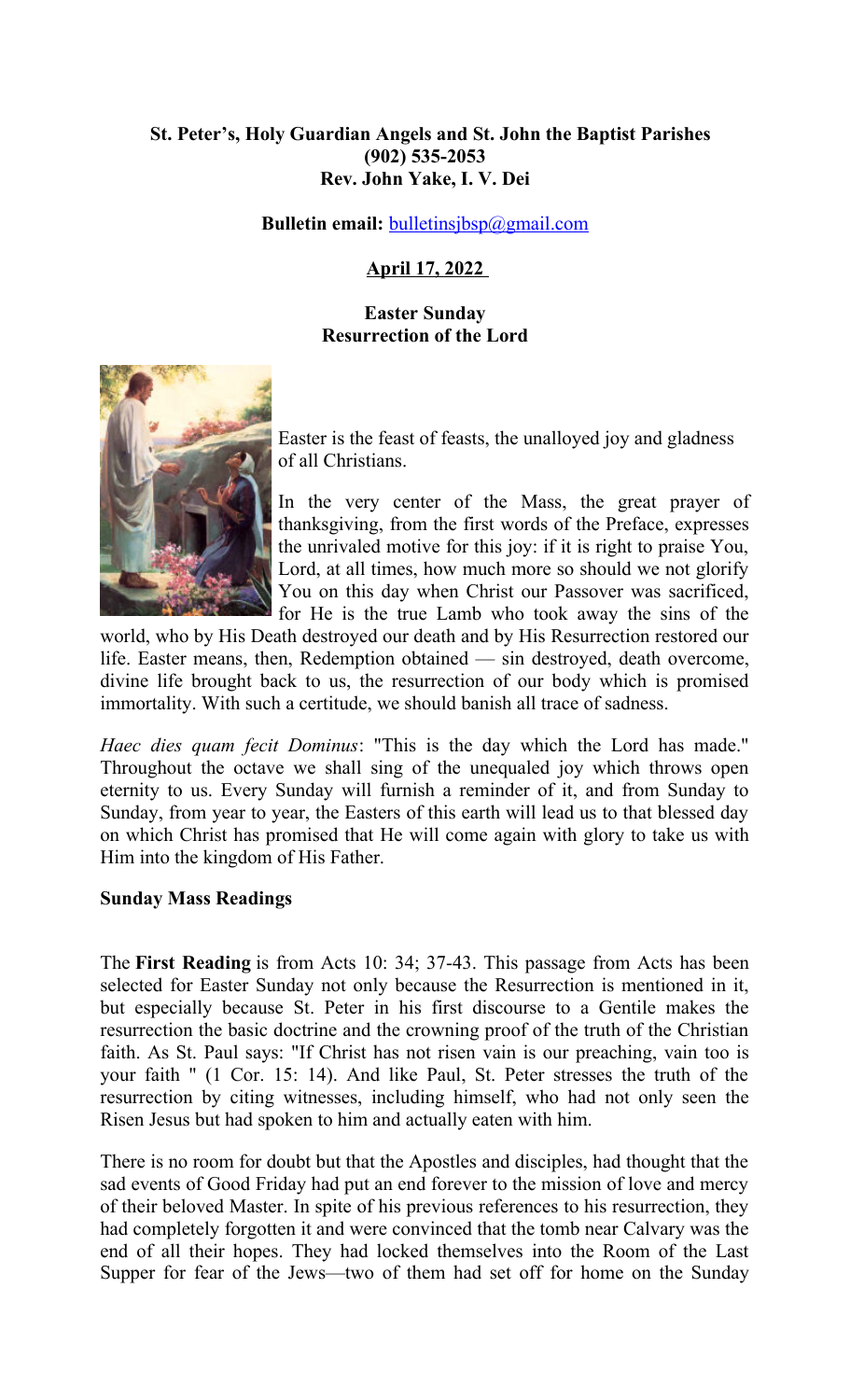morning, down-hearted at the Master's failure, the others were waiting for an opportunity to slip out of the city quietly. But the Resurrection changed all this. The unexpected, the unhoped-for happened. Even the most sceptical of them all, doubting Thomas, was eventually convinced of its reality. Had they been hoping for it, or even thinking of it, there might be some reason to suspect it was only an hallucination, the result of their "wishful thinking", but the very opposite was the case. They were hard to convince even when it happened.

All this was intended by God—the basis of our Christian faith was proved beyond doubt. Christ, who had died on the cross on Good Friday, was raised from the dead by his Father on Easter morning. He returned to heaven in the full glory of the divinity which he had hidden while on earth, together with his human body, now also glorified. There (in heaven), as God and Man, he pleads for us at the right hand of the Father until the day when he who redeemed all men will come to judge them all.

The Alleluia is repeated often during the Easter ceremonies. It is a Hebrew word which means "praise ye the Lord". It is our attempt to give verbal expression to our joy and gratitude for all that God has done for us. We are no longer mere humans living on this planet for a few short years. We are citizens of heaven, made children of God the Father by Christ our Brother. And he has gone before us to his and our kingdom to prepare a place for us. He conquered death. Our earthly death has, therefore, now no real fears for us: it is not the end but the beginning of our true lives. It is only after our earthly death that we truly begin to live.

There is only one death now which we can fear—the spiritual death of serious sin which can keep us from our true heavenly life. But while this is a possibility for all of us, it is only a possibility. The sincere Christian who realizes what God has done for him and what is in store for him, will never be so ungrateful to God or so forgetful of his own best interests as to let some temporal and passing pleasure, pride, or profit, come between him and the eternal home which God's love has prepared and planned for him.

The **Second Reading** is from Colossians 3:1-4. Children at boarding schools draw up calendars and mark off each day which brings them one nearer to the end of the term. Fiancés mark off the months, the weeks, the days that separate them from the great day when they will be united forever, they say, to their beloved one. Seminarians count the years, months, weeks to the great day when they will be ordained and say their first Masses. Parents look forward anxiously to the day when their children will be educated and safely settled in life. In fact, we are all always looking forward to a happier day which is to come some time. All this is very natural and very human, because our present life is not our permanent life; our present home, this earth, is not the real home destined for us by our loving Creator.

We were created for unending happiness in heaven, and it is only when we get there that our desire and our quest for some greater happiness will end. From then on, we will always enjoy and possess that all-satisfying happiness.

Today, Easter Sunday, St. Paul reminds us that we have this happiness within our grasp. We are moving steadily and more quickly than we realize towards it. The Holy Trinity, God the Father, the Son and the Holy Spirit, have already done, and are daily continuing to do for us, all within their power. All that is needed is that we do the little that is asked of us.

St. Paul tells us we must " mind the things that are above not the things that are on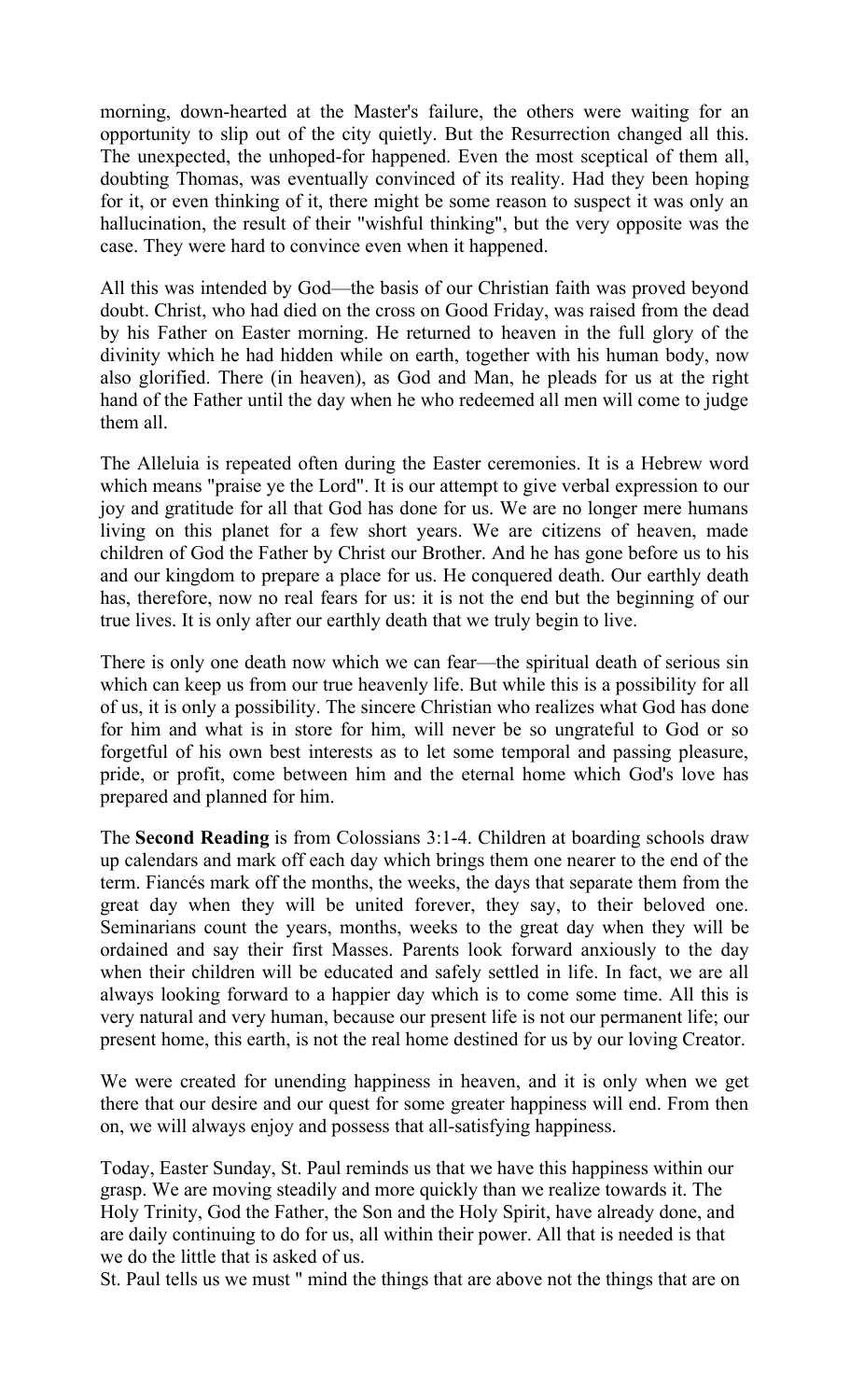earth". We must never let the "things of earth", the pleasures, the power, the possessions which we can or could have in this life, block or impede us on our upward journey. Does this mean that we must all return to the deserts of Egypt, as some early Christians did? By no means. We are not forbidden to have the lawful pleasures of life. We are not forbidden possessions or power if they are used justly. All we are forbidden is the unlawful use of the things of this world.

And as regards minding the things that are above, this is not something calling for extraordinary self-sacrifice or unnatural mental activity. All we are asked to do is to try to stay in God's grace, and do our daily chores whatever they be, as well and as diligently as we can. We are expected to recognize our natural weakness and to turn to God frequently for pardon and for help.

Whilst there are saints in heaven who lived lives lives of extreme self-mortification and did extraordinary things for God and for their neighbor, it is an encouraging and consoling thought that there are millions of unknown saints in heaven who lived normal lives, unnoticed by the world and maybe even by themselves. They are people who kept in God's friendship all their lives, or got back quickly to it, if they sometimes forgot or offended their heavenly Father.

What millions of others have done I can do too. I am aided by God's grace as they were. God wants me in heaven. He has an Easter resurrection planned for me.

The **Gospel** is John 20:1-9. As we said above, the accounts of the Resurrection of Christ differ in many details in the different writings of the New Testament, but the fact of the Resurrection stressed in all of them, was the basis of the new Christian Faith. Had it not happened, Christianity would have been stillborn. It would have disappeared from Jerusalem and the world on that first Easter Sunday. Peter and his companions would have returned to their fishing-nets and boats on Lake Genesareth, and Christ the good and the kind man who had helped so many, would have been forgotten in half a generation.

But Christ was no mere man of kindly acts and words of wisdom. He was the Messiah promised for centuries. He was the suffering servant foretold by Isaiah, whose perfect obedience to his Father had led him to the Cross and the grave. But above all, he was the Son of God who had emptied himself (St. Paul) of his divine glory in order to be the perfect human servant of the Father, and who was now raised by the Father, with his divine glory restored, and his glorified resurrected body sharing in that glory. This was the divine plan of God for mankind, through Christ, and because of Christ, the new Adam's perfect obedience, all mankind would be made worthy of divine sonship, and worthy of one day rising like Christ from the grave in glorified bodies.

Is all this too good to be true? It is, if we make God to our image and likeness, as so many opponents of Christianity do. He is God and his love is infinite and incomprehensible to us. What God can see in me and my fellowmen will always be a mystery to me, but then I have not the mind of God. All I know and all I need to know is that I have sufficient proofs that God loves all men. The Incarnation, death and Resurrection of his Divine Son for man's sake is the greatest proof of love for us that even the omnipotent God could give He has given it. As a necessary consequence from this act of divine love, we are guaranteed our resurrection from the dead to a life of unending happiness and glory if we do not, in extreme folly, reject God's offer.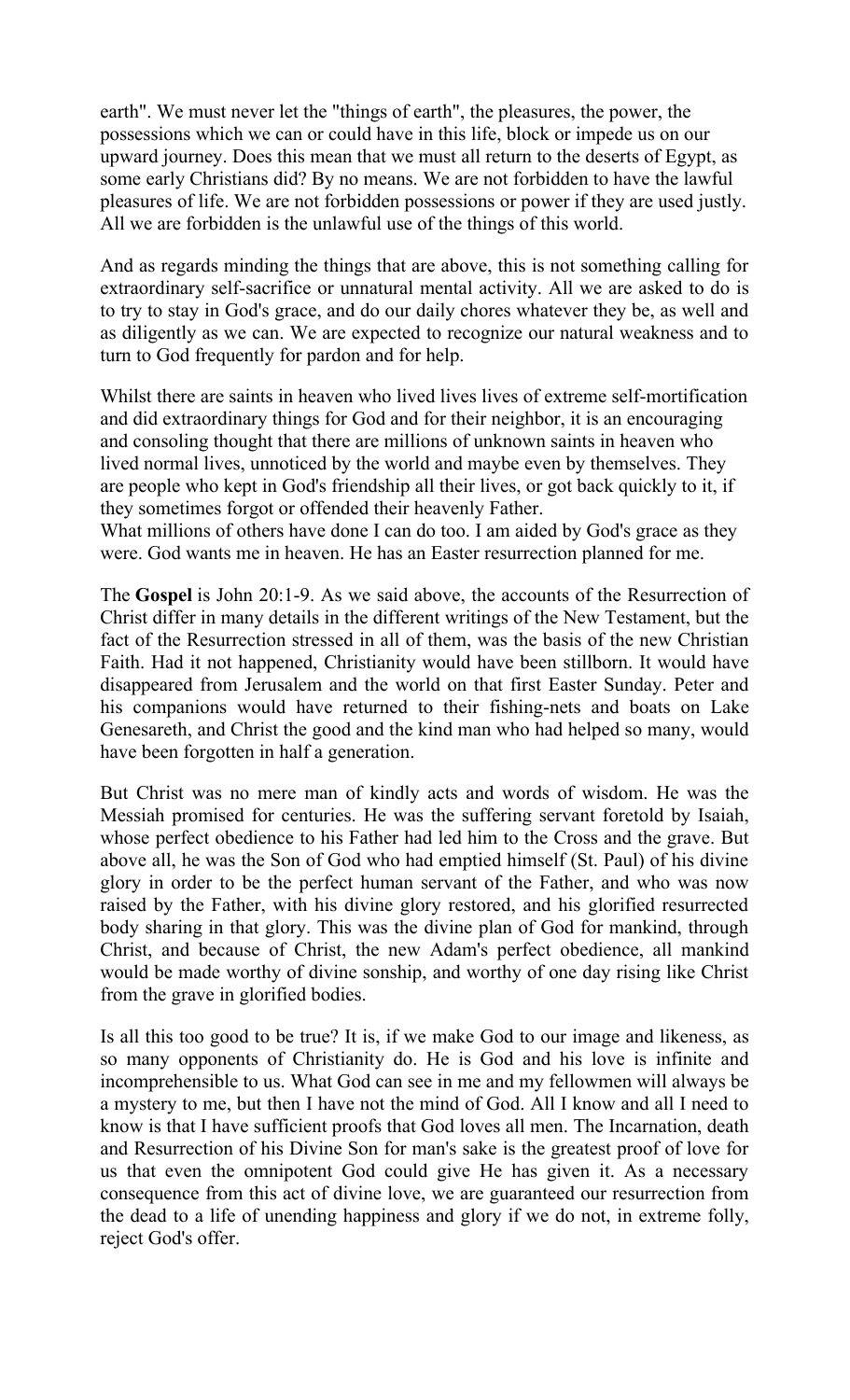Today, let us thank God once more for Easter and for all that it means for us. Our personal Easter morning is not far away from even the youngest amongst us. We have a few Calvaries to climb perhaps in the meantime but what are they when we see our glorious Easter on the horizon?

—Excerpted from *The Sunday Readings, Cycle C* by Fr. Kevin O'Sullivan, O.F.M.

**Sacrament of Baptism please call the office: Rev. John Yake, I.V. Dei**

#### **Instructors for baptism:**

Mary Fougere, SJB 902) 535-2699 Rose Pâté, SP (902) 302-7011 Vera Doucette, HGA (902) 785-4018

#### **Sacrament of Matrimony**

Please call Fr. Yake six months prior to the wedding date. Call Family Service of Eastern Nova Scotia to register for upcoming courses 902- 849-4772. Ask for Tasia Boucher, thoucher@fsens.ns.ca

#### **No Masses from April 18th till April 22nd inclusive**

| <b>Saturday, April 23, 2022</b>   |            |
|-----------------------------------|------------|
| SH                                | 4:00 PM    |
| <b>HGA</b>                        | 5:30 PM    |
| + Alphie & Joseph Martell         |            |
| <u>Sunday, April 24, 2022</u>     |            |
| <b>SJB</b>                        | 9:00 AM    |
| +Eileen Yuille                    |            |
| <b>SP</b>                         | 10:30 AM   |
| + Kemp LaRade                     |            |
| <b>Monday, April 25, 2022</b>     |            |
| <b>HGA</b>                        | $1:00$ PM  |
| <b>Mass of the Resurrection</b>   |            |
| + John Walter Martell             |            |
| <u> Tuesday, April 26, 2022</u>   |            |
| <b>SJB</b>                        | $4:00$ PM  |
| <u> Wednesday, April 27, 2022</u> |            |
| <b>SP</b>                         | $11:00$ AM |
| <b>Mass of the Resurrection</b>   |            |
| +James Wedge                      |            |
| <b>No 9:00 AM Mass</b>            |            |
| <u>Friday, April 29, 2022</u>     |            |
| <b>HGA</b>                        | 11:00 AM   |
|                                   |            |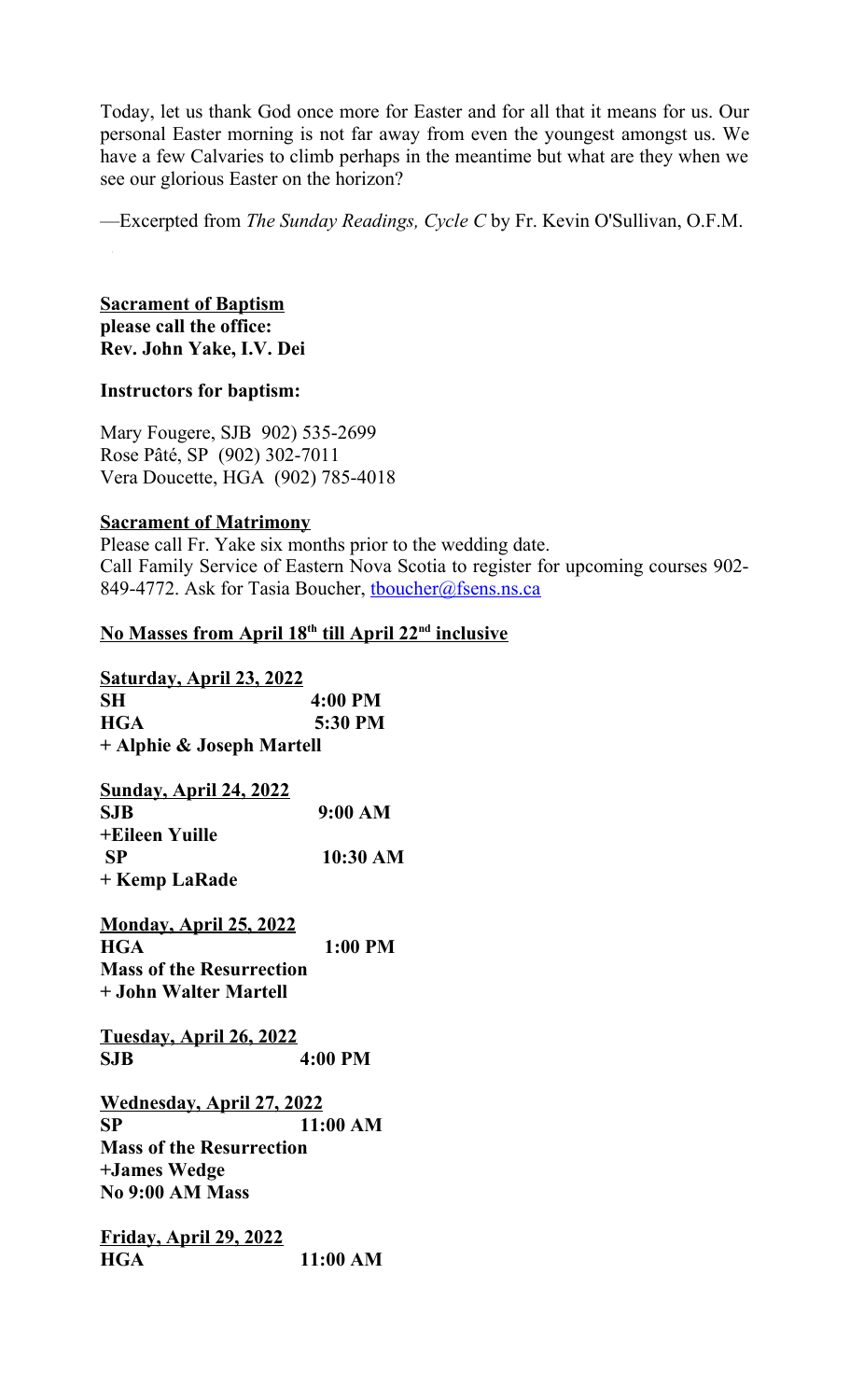### **Receipts**

# **Holy Guardian Angels Saturday, April 9, 2022**

| Envelopes & Loose<br>Candles<br>Solemnity of Mary                                  | \$<br>613.85<br>41.25<br>10,00               |
|------------------------------------------------------------------------------------|----------------------------------------------|
| <u>Total</u>                                                                       | \$<br>665.10                                 |
| <u>St. John the Baptist</u><br><u>Sunday, April 10, 2022</u>                       |                                              |
| Envelopes & Loose<br><b>Share Lent</b>                                             | \$563.00<br>235.00                           |
| <u>Total</u>                                                                       | <u>\$798.00</u>                              |
| <b>St. Peter's</b><br><u>Sunday April 10, 2022</u>                                 |                                              |
| Envelopes & Loose<br>Candles<br><b>Share Lent</b><br>St. Patrick's Tea<br>Donation | \$632.00<br>10.00<br>60.00<br>10.00<br>50.00 |
| <u>Total</u>                                                                       | \$762.00                                     |

#### **COMMUNITY EVENTS**

**HGA: Birthday celebration that was scheduled for Charlie Sampson** at Community Centre on Sunday, April 24 has been cancelled.

**SJB:** Merchandise Bingo to be held on May 1st, 1:45 PM at the Tara Lynne Centre, River Bourgeois. Sponsored by the River Bourgeois Community Seniors Club.

**Knights of Columbus General meeting** is on Thursday April 21<sup>st</sup> at 6:30 pm at the glebe House in St. Peter's. See you all there.

**SJB:** Lenten folders will be made available in the church entrance.

**St. Peter's Parish Altar Society** would like to "Thank you" for your monetary donations to our Bakeless BakeSale". Your ongoing support is very much appreciated. We would like to wish you a very happy and blessed Easter, as we

celebrate our Risen Christ.

#### **The Resurrection: Five Reflections from the Gospels**

From the gospels Jesuit Father David Stanley has pointed out five characteristics of the resurrection that image Jesus' way of being that involves us because as Jesus said that his mission was to announce the Kingdom, after the resurrection the Church did not preach the kingdom because it realized that Jesus is the kingdom, so the Church preached Christ, dead and risen.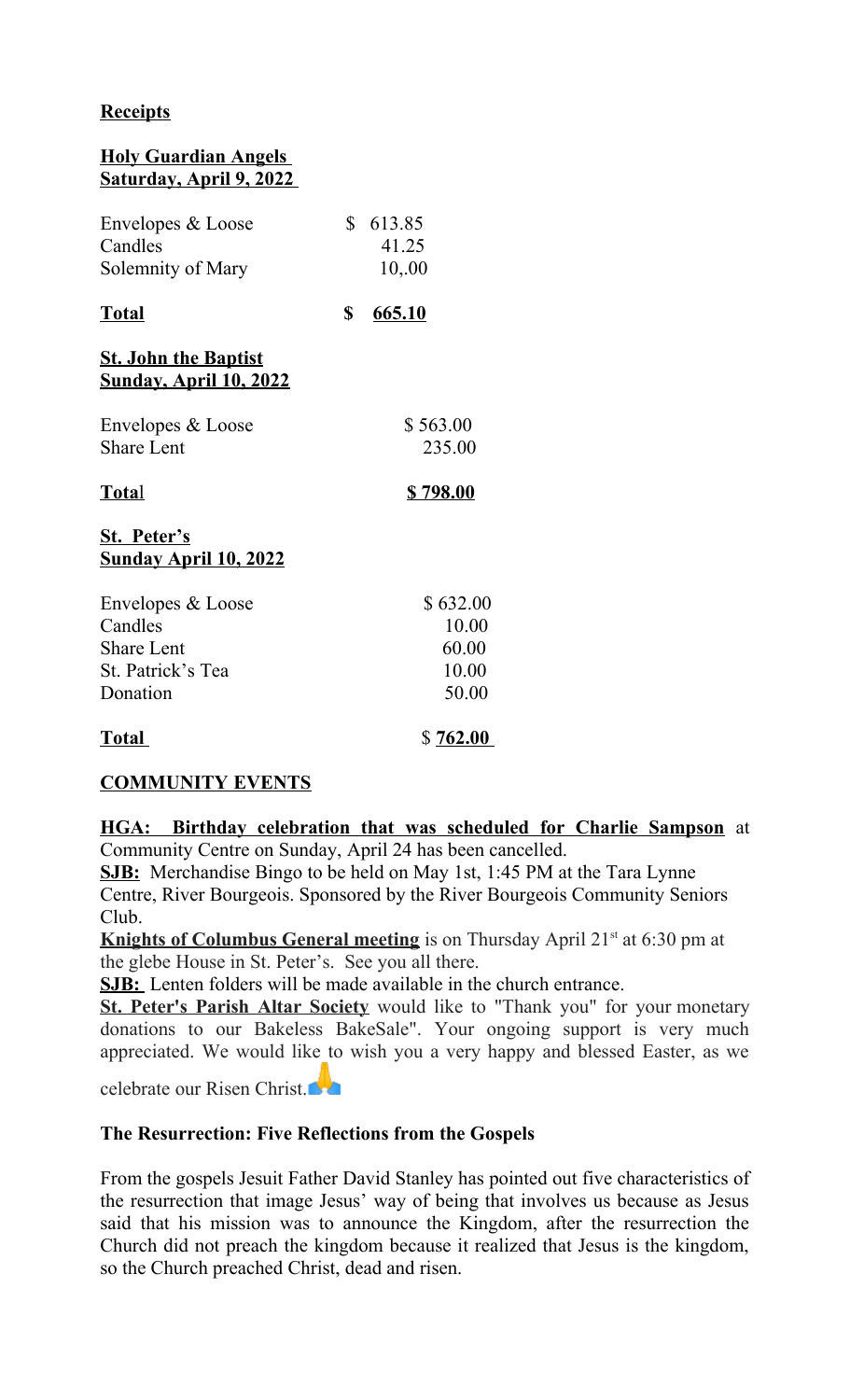Stanley indicated that after the resurrection:

1.There is no nostalgia, no references to the old way of being with Jesus *via* miracles, preaching, etc. We read, "Blessed are they who believe and have not seen."

2. Resurrection is not resuscitation of a corpse. There were no eyewitnesses or description of the event. All die once and live the new life.

3. Two further traits of the resurrected life:

a. There is no familiarizing with Jesus that was common when he was in his earthly existence and, b. Jesus is presented as a totally free human being who comes and goes as he wants.

4. In order to recognize Jesus Risen one needs the gift of faith.

5. Jesus is always human even in the resurrection and we are meant to join the risen and divinely human Jesus. Jesus-risen bears significant consequences for us his disciples because the Christian life intends to replicate the whole story of the death and resurrection of Christ. St. Paul expressed this truth, "...we have died with Christ and we believe that we shall live with him. For we know that Christ, being raised from the dead, will never die again; death has no more power over him." (Rom. 6: 8-9)

#### **The Stations of the Resurrection**

The Stations of the Resurrection, also known by the Latin name, *Via Lucis,* (Way of Light), are a form of Christian devotion, encouraging meditation upon Christ's Resurrection and some of the Resurrection appearances and other episodes recorded in the New Testament. The Way of Light celebrates the most joyful time in the Christian liturgical year, the fifty days from Easter to Pentecost.

- 1. Jesus Rises from the Dead (Mt 28: 5-7)
- 2. The Disciples Discover the Empty Tomb (Jn 20: 4-8)
- 3. Mary Magdalene Encounters the Risen Lord (Jn 20: 14-18)
- 4. The Risen Lord Appears to Disciples on the Road to Emmaus (Lk 24: 13-27)
- 5. The Risen Lord Is Known in the Breaking of the Bread (Lk 24: 29-32)
- 6. The Risen Lord Appears to the Disciples in Jerusalem (Lk 24: 36-40)
- 7. The Risen Lord Gives the Disciples His Peace and the Power to Forgive Sins (Jn 20: 19-23)

8. The Risen Lord Strengthens Thomas' Faith (Jn 20: 24-29)

- 9. The Risen Lord Appears by the Sea of Tiberias (Jn 21: 10-12)
- 10. The Risen Lord Forgives and Commissions Peter (Jn 21: 15-17)
- 11. The Risen Lord Sends the Disciples out into the Whole World (Mt 28: 16-20)
- 12. The Risen Lord Ascends into Heaven (Acts 1: 9-11)
- 13. Mary and the Apostles Keep Vigil (Acts 1: 12-14)
- 14. The Holy Spirit Descends at Pentecost (Acts 2: 1-4)

(From the Institute on Religious Life)q

#### **' A Church on a Synodal Journey'**

By Sheila O'Handley, diocesan hermit:

from Week 6: Holy Week

*"The Resurrection is a much deeper mystery than the body surviving death. It is the kenosis of God's self-pouring out of Divine Love, affirming that Love is*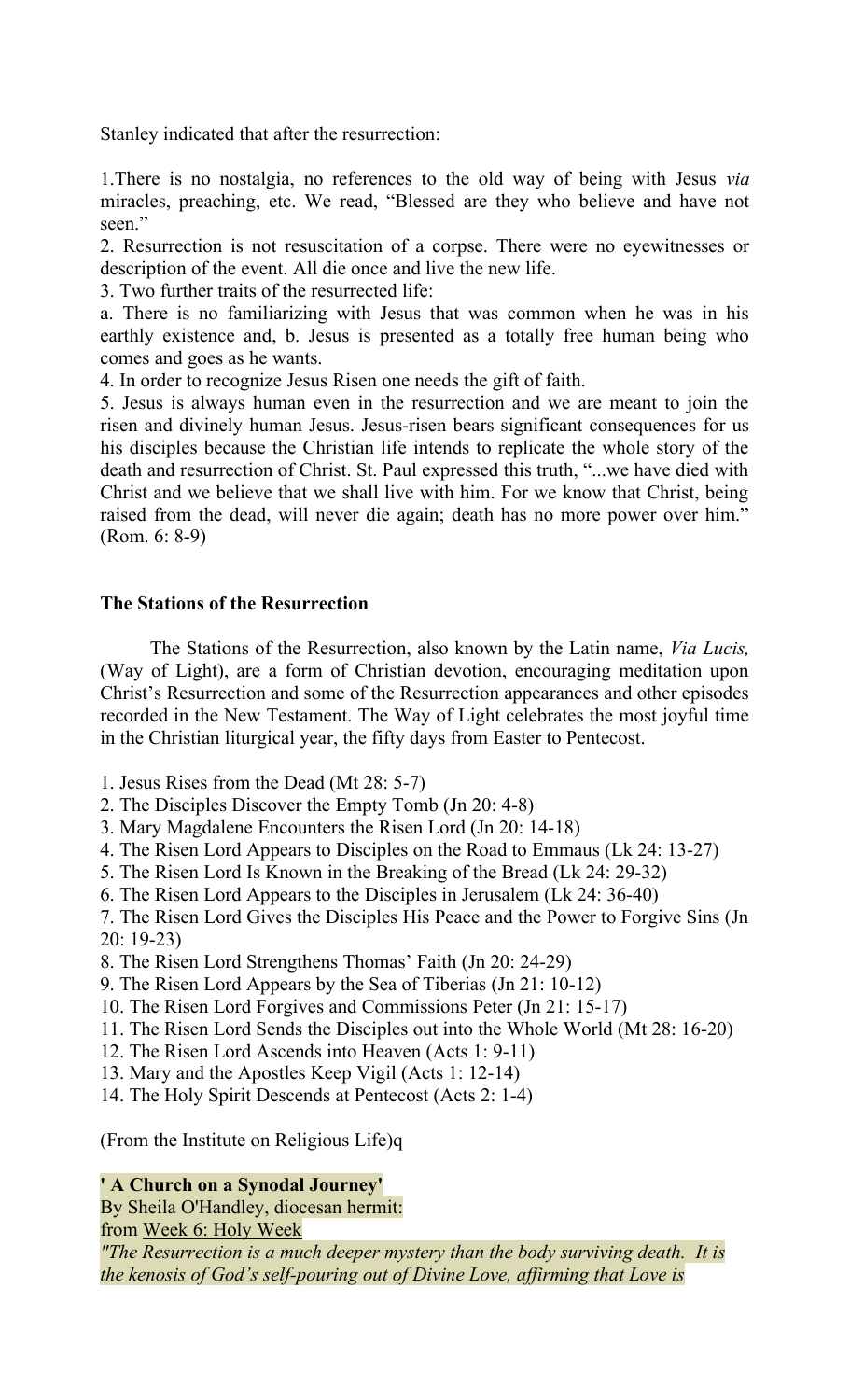*stronger than death. It is also affirming that Divine Love is at the heart of the Mystery of Life and is one with the Universe. Here I cannot resist quoting Jesuit scientist, priest and mystic Pierre Teilhard de Chardin, "the physical structure of the universe is love".*

### **Read the blog:**

[https://www.antigonishdiocese.com/a-church-on-a-synodal-journey/](https://antigonishdiocese.us11.list-manage.com/track/click?u=46108c95b96680ff598b4aa1d&id=7a33e069ef&e=60939d450d)

### **If you had 10 minutes with Pope Francis,**

## **what would you tell him?**

Now through the end of May, at the invitation of Pope Francis, our diocese is among those worldwide engaged in Synod consultations and conversations, asking our faithful to share their stories, ideas and dreams for the church moving forward. Information gathered will be compiled in a report for review by regional and national bishops to be part of a national submission to the Synod of Bishops in 2023.

### **How do people engage in the Synod?**

- visit our website: [antigonishdiocese.com/listeningchurch](http://antigonishdiocese.com/listeningchurch)
- complete the online survey (link on the web page)
- $\bullet$ send a submission to [listeningchurch@dioceseofantigonish.ca](mailto:listeningchurch@dioceseofantigonish.ca) or mail to : Listening Church, Diocesan Pastoral Centre, PO Box 100, Stn A Sydney NS. B1P 6G9

Questions or comments? Contact Communications Officer, Jennifer Hatt [jennifer@dioceseofantigonish.ca,](mailto:jennifer@dioceseofantigonish.ca) ph 902-759-2181 **Thank you** for journeying with us during the Synod.

\*\*\*

### **Upcoming Events:**

**Synod Conversation: Our Lady of Fatima Parish**

Saturday April 23, 1:30pm - 3:30pm

to learn about the Synod and more importantly to share our thoughts and ideas around Pope Francis' questions.

TO REGISTER: Contact the parish office, by phone, 902-562-3934 or email: [olfsydneyriver@gmail.com](mailto:olfsydneyriver@gmail.com)

#### **Synod Conversation: April 25, 6:30 to 8:30pm**

Hosted by the Pictou Deanery of the Diocese of Antigonish, including the parishes of

St. Mary's (Lismore); Our Lady of Lourdes (Stellarton); Holy Name (Westville); Stella Maris (Pictou); Our Lady of Perpetual Help (Pictou Landing); St. John the Baptist (New Glasgow).

*How are we journeying together as Church today? What is your hope for the Church moving forward?* All are welcome to participate in this sharing and listening experience. **Contact:** Jennifer Hatt, Communications Officer [jennifer@dioceseofantigonish.ca](mailto:jennifer@dioceseofantigonish.ca)